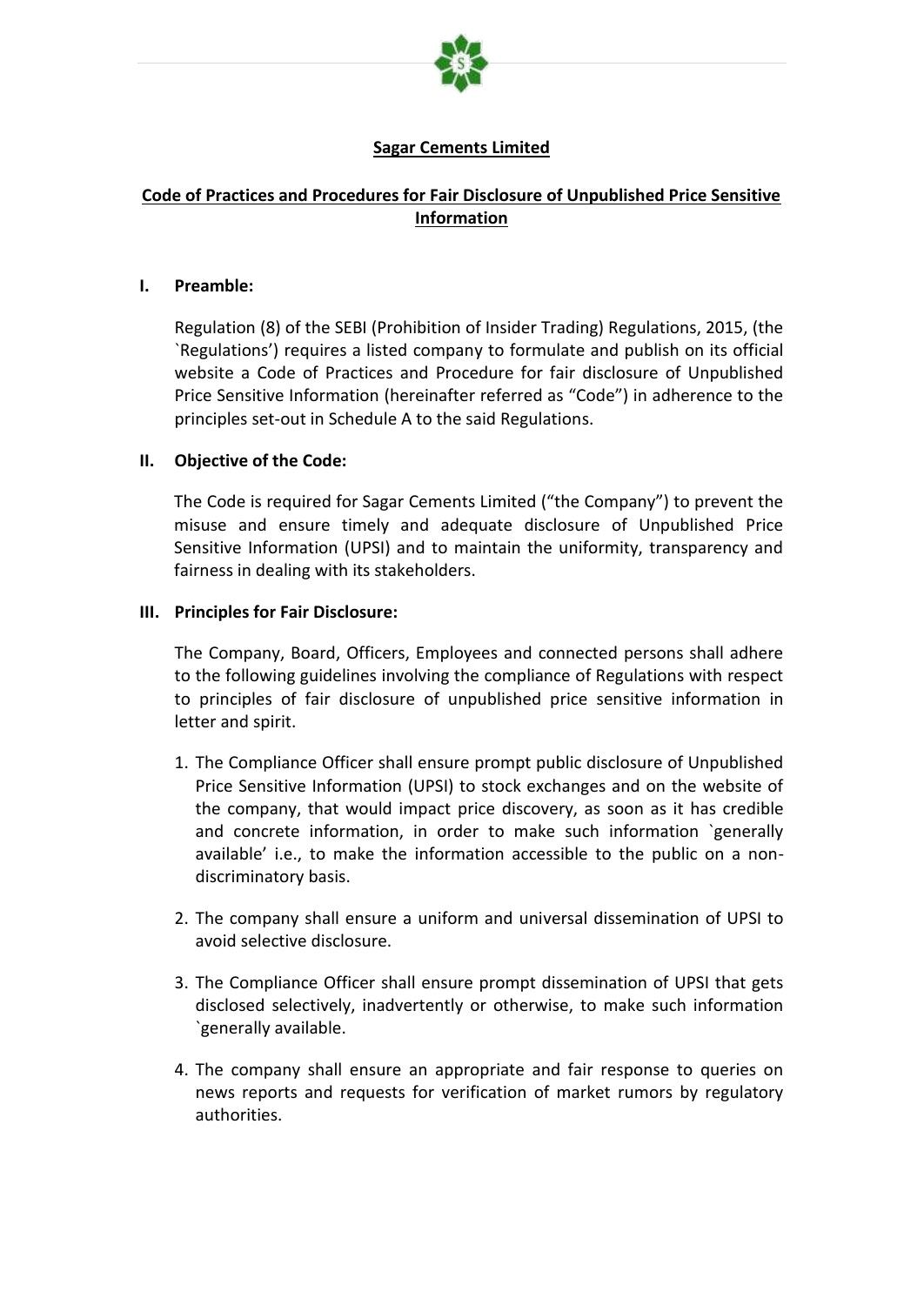

- 5. The Compliance Officer shall ensure that information shared with analysts and research personnel is not UPSI.
- 6. The company shall develop best practices to make transcripts or records of proceedings of meetings with analysts and other investor relations conferences on the official website of disclosures made.
- 7. The company shall handle all unpublished price sensitive information on a need-to-know basis in furtherance of legitimate purposes, performance of duties or discharge of legal obligations.
- 8. The Compliance Officer of the company shall act as the Chief Investor Relations Officer (CIRO) for the purpose of dealing with dissemination of information and disclosure of UPSI as contained herein.
- **IV. Policy for determination of "Legitimate Purposes":**

## **In line with sub-regulation 2A of the SEBI (Prohibition of Insider Trading) Regulations 2015, as since amended, the Policy for determination of legitimate purposes is as under:**

- 1. "Legitimate purpose" shall mean sharing of unpublished price sensitive information in the course of business by an insider with partners, collaborators, lenders, customers, suppliers, merchant bankers, legal advisors, auditors, insolvency professionals, other advisors or consultants provided that such sharing has not been carried out to evade or circumvent the prohibitions of the SEBI Regulations.
- 2. Any person in receipt of unpublished price sensitive information pursuant to a legitimate purpose shall be considered an "insider" for purposes of the SEBI Regulations and due notice shall be given to such person to maintain confidentiality of such unpublished price sensitive information in compliance with the said Regulations. Such person is also required to ensure the confidentiality of unpublished price sensitive information shared with him/her, in compliance with the SEBI PIT Regulations.
- 3. Any Unpublished Price Sensitive Information, such as Financial Results, declaration of dividends, proposal of Corporate Restructuring, diversification, expansion, acquisition in the stake of other entities, etc., shall be handled within the company on a need-to-know basis, and the same should be disclosed only to those who need such information to discharge their duties or legal obligations by virtue of their respective role and function, whose possession of such information will not give rise to a conflict of interest or appearance of misuse of such information.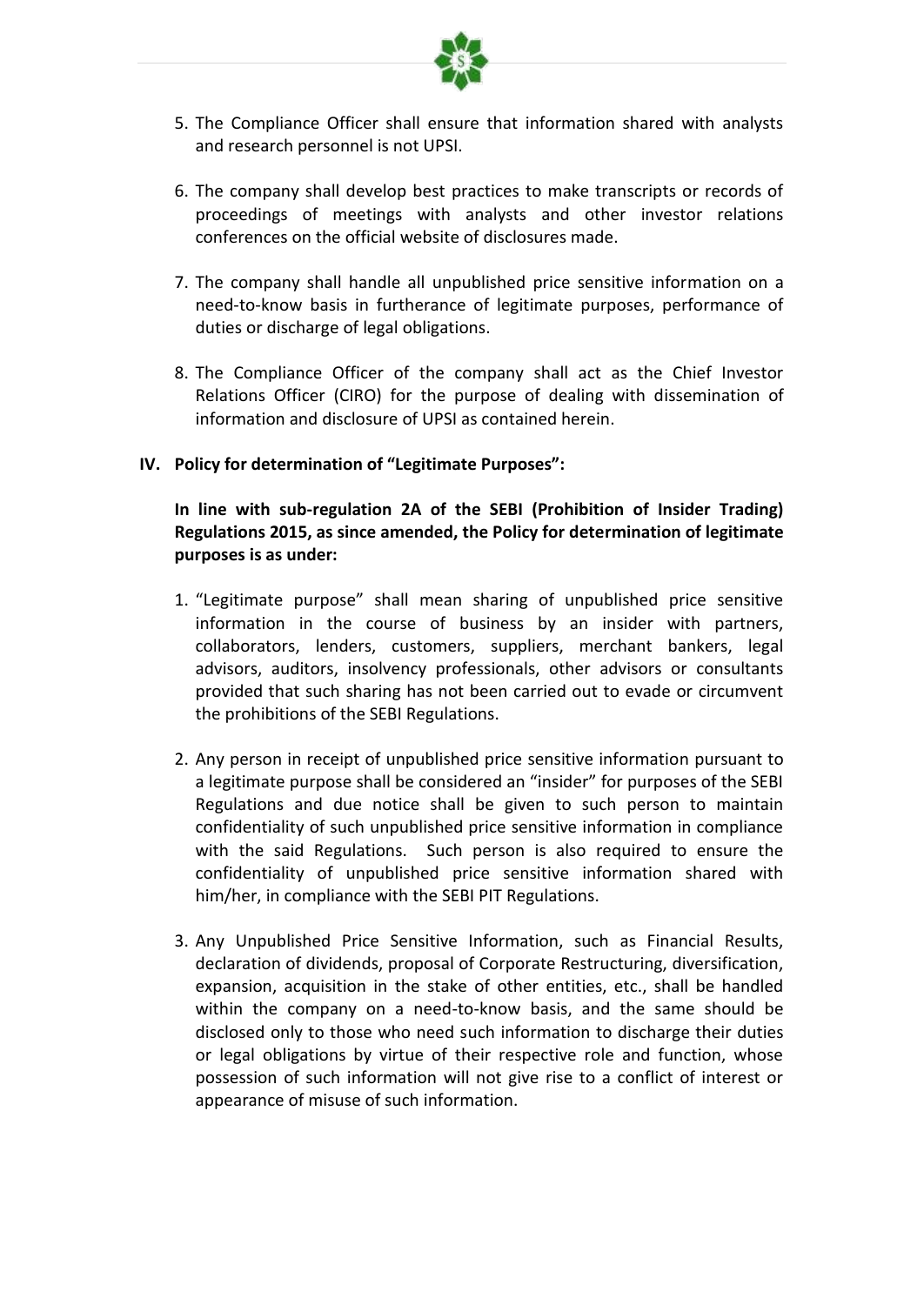

4. A structured digital data base shall be maintained containing the names of such persons or entities, as the case may be, with whom information is shared for legitimate purposes along with the Permanent Account Number or any other identifier authorized by law where Permanent Account Number is not available. Adequate and effective system of internal controls will also be laid out to secure such database. Documents containing confidential information shall be kept secured. Computer files must have adequate security login and password etc.

### **Amendment**

The Board of Directors is authorised to amend or modify this Fair Disclosure Code in whole or in part as and when deemed necessary, to stipulate further guidelines, procedures and rules, from time to time, to ensure fair disclosure of unpublished price sensitive information.

### **Scope and Limitation**

In case there are any regulatory changes requiring modifications to this policy, the same shall be reviewed and amended with the approval of the Board of Directors. However, the amendment in the regulatory requirements shall be binding on the company and prevail over this Policy even if not incorporated in this Policy.

#### **Disclosure of the Code on Public Domain**

This Code and every subsequent modification, alteration or amendment made thereto, shall also be intimated to the Stock Exchange where the securities of the company are listed and also published on the official website of the company.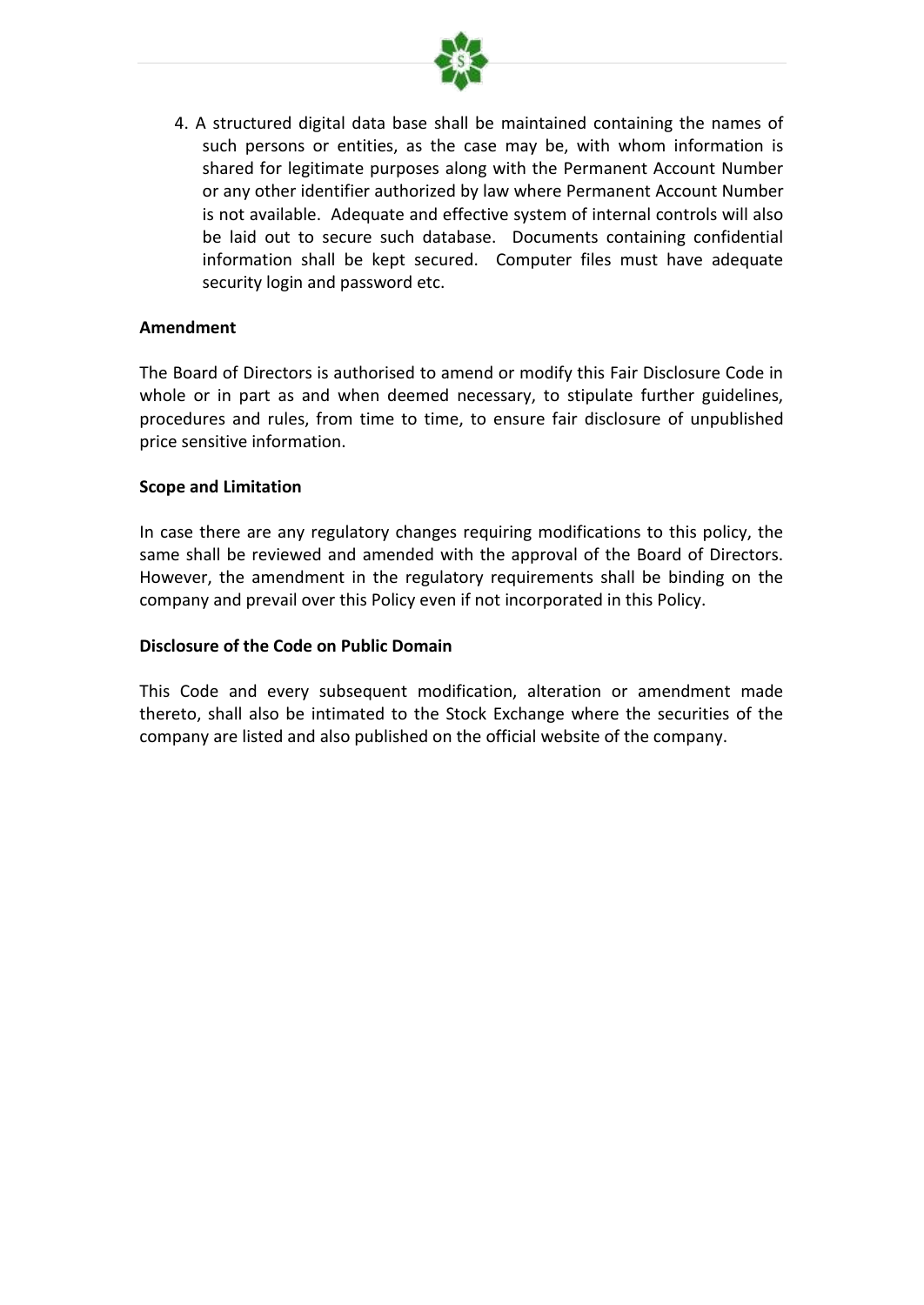

### **DRAFT**

### **SAGAR CEMENTS LIMITED**

## **Code of Conduct for Prohibition of Insider Trading under SEBI (Prohibition of Insider Trading) Regulations, 2015 as amended under SEBI (Prohibition of Insider Trading) (Amendment) Regulations, 2018**

### **1. Objective**

Code of Conduct for Prohibition of Insider Trading applies to all employees of the Company to ensure that information is handled within the organisation on a need-to-know basis and no unpublished price sensitive information is communicated to any person except on a need to know basis and for performance of duties of the insider and / or discharge of his legal obligations.

### **2. Designated Employees**

- 2.1 Following category of employees in Sagar Cements Limited and its subsidiaries have been designated as "Designated Employees" for the purpose of this Code of Conduct:
	- a) All employees in Head / Corporate Office of the Company.
	- b) All employees working in the Plant in the cadre of Manager and above.
	- c) All employees working in the Marketing / Sales Department irrespective of their grade.

### **3. Compliance Officer**

Company Secretary shall act as the Compliance Officer who shall be responsible for compliance of policies, procedures, maintenance of records, monitoring adherence to the rules for the preservation of unpublished price sensitive information, monitoring of trades and the implementation of the codes specified in these regulations under the overall supervision of the Board of Directors of the Company.

### **4. Definitions**

- a) Act means Securities and Exchange Board of India Act, 1992 as amended from time to time.
- b) "connected person" means
	- (i) any person who is or has during the six months prior to the concerned act been associated with a company, directly or indirectly, in any capacity including by reason of frequent communication with its officers or by being in any contractual, fiduciary or employment relationship or by being a director, officer or an employee of the company or holds any position including a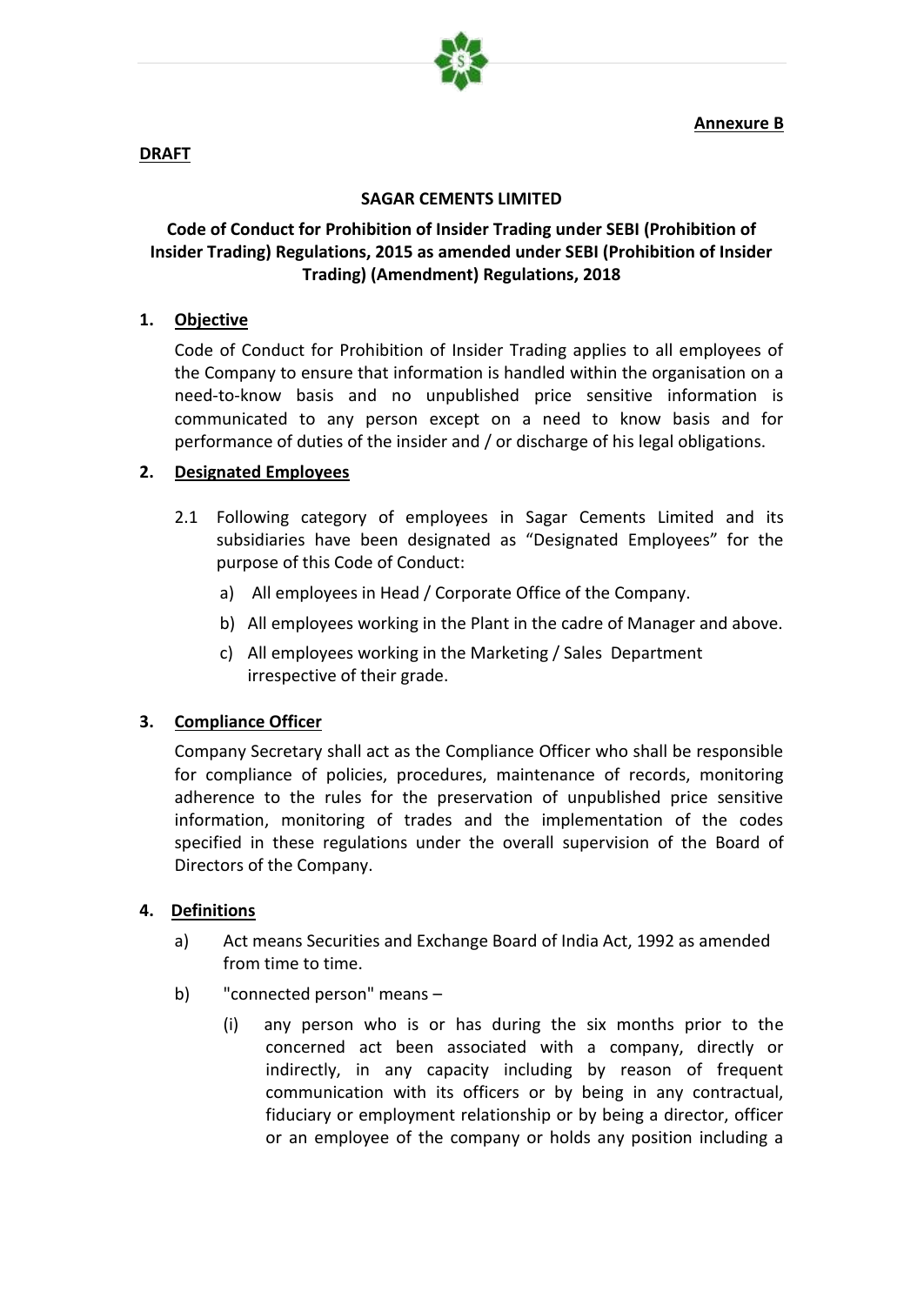

professional or business relationship between himself and the company whether temporary or permanent, that allows such person, directly or indirectly, access to unpublished price sensitive information or is reasonably expected to allow such access.

- (ii) Without prejudice to the generality of the foregoing, the persons falling within the following categories shall be deemed to be connected persons unless the contrary is established,
	- (a) an immediate relative of connected persons specified in clause (i); or
	- (b) a holding company or associate company or subsidiary company; or
	- (c) an intermediary as specified in section 12 of the Act or an employee or director thereof; or
	- (d) an investment company, trustee company, asset management company or an employee or director thereof; or
	- (e) an official of a stock exchange or of clearing house or corporation; or
	- (f) a member of board of trustees of a mutual fund or a member of the board of directors of the asset management company of a mutual fund or is an employee thereof; or
	- (g) a member of the board of directors or an employee, of a public financial institution as defined in section 2 (72) of the Companies Act, 2013; or
	- (h) an official or an employee of a self-regulatory organization recognised or authorized by the SEBI; or
	- (i) a banker of the company; or
	- (j) a concern, firm, trust, Hindu undivided family, company or association of persons wherein a director of a company or his immediate relative or banker of the company, has more than ten per cent of the holding or interest;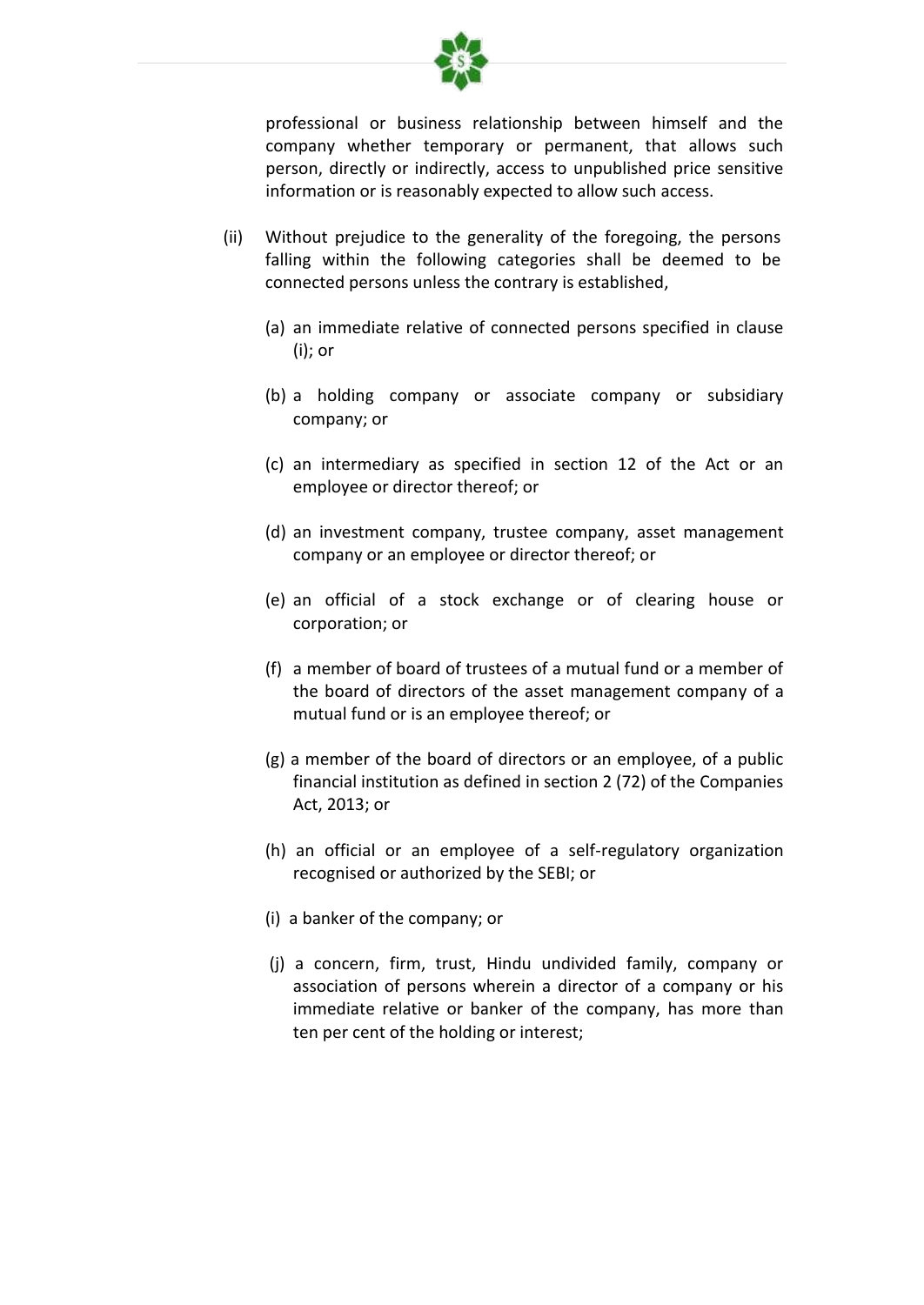

- **NOTE:** It is intended that a connected person is one who has a connection with the company that is expected to put him in possession of an unpublished price sensitive information. Immediate relatives and other categories of persons specified above are also presumed to be connected persons but such a presumption is a deeming legal fiction and is rebuttable. This definition is also intended to bring into its ambit persons who may not seemingly occupy any position in the company but are in regular touch with the company and its officers and are involved in the know of the company's operations. It is intended to bring within its ambit those who would have access to or could access unpublished price sensitive information by virtue of any connection that would put them in possession of unpublished price sensitive information.
- c) "generally available information" means information that is accessible to the public on a non-discriminatory basis and covers information published on the website of a stock exchange.
	- d) "immediate relative" means a spouse of a person, and includes parent, sibling, and child of such person or of the spouse, any of whom is either dependent financially on such person, or consults such person in taking decisions relating to trading in securities;

NOTE: It is intended that the immediate relatives of a "connected person" too become connected persons though this is a rebuttable presumption.

- e) **"designated persons"** means any person who is:
	- i) a connected person; or
	- ii) in possession of unpublished price sensitive information;

NOTE: Since "generally available information" has been defined, anyone in possession of or having access to unpublished price sensitive information will be considered an **"designated persons"**  regardless of how one came in to the possession of or had access to such information.

- f)"SEBI" means Securities and Exchange Board of India
- g) "trading" means and includes subscribing, buying, selling, dealing, or agreeing to subscribe, buy, sell, deal in any securities, and "trade" shall be construed accordingly;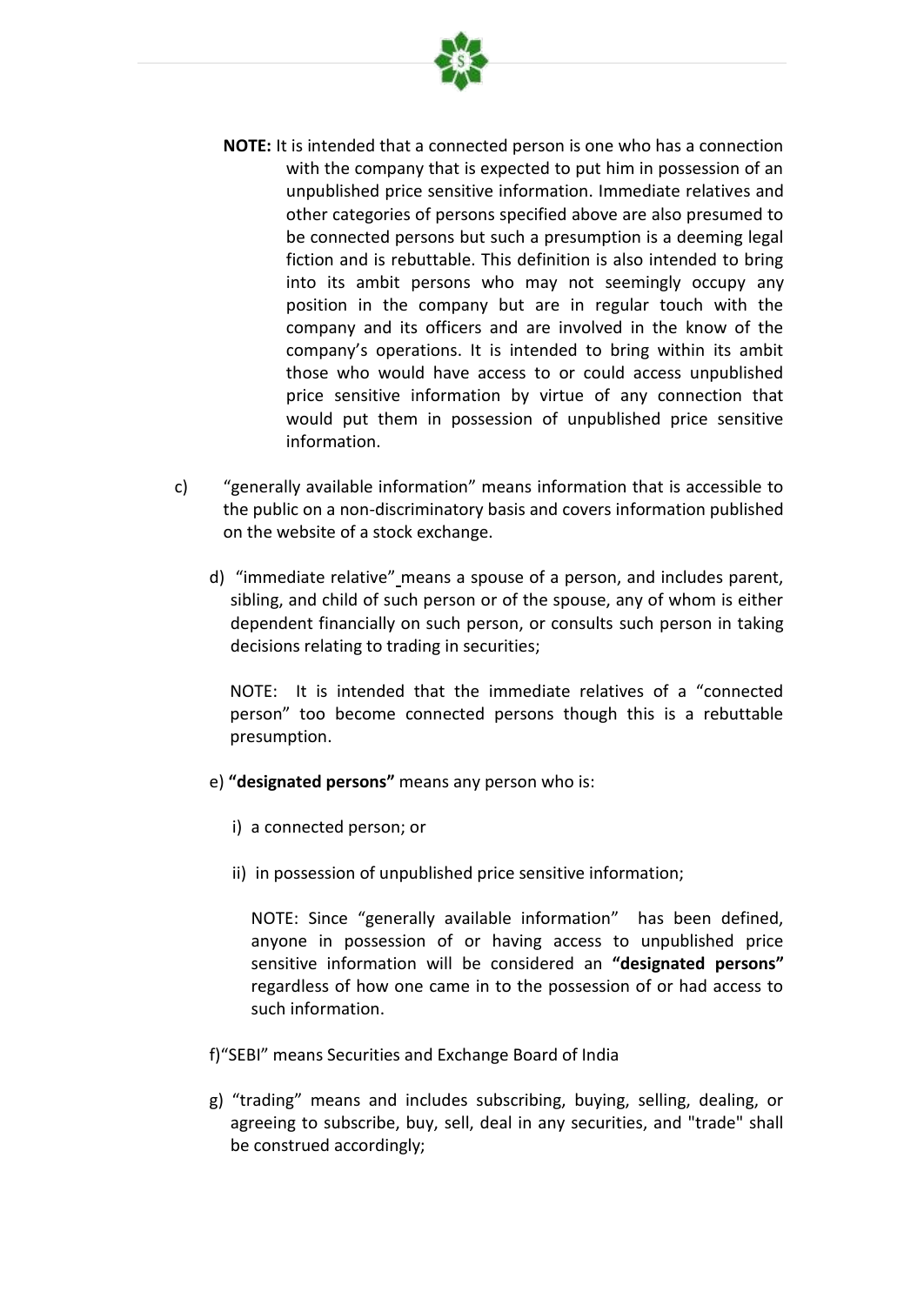

- h) "unpublished price sensitive information" means any information, relating to a company or its securities, directly or indirectly, that is not generally available which, upon becoming generally available, is likely to materially affect the price of the securities and it ordinarily includes but not restricted to information relating to the following: –
	- (i) financial results;
	- (ii) dividends;
	- (iii) change in capital structure;
	- (iv) mergers, de-mergers, acquisitions, de-listings, disposals and expansion of business and such other transactions;
	- (v) changes in key managerial personnel; and
	- (vi) material events in accordance with the listing agreement. NOTE: Information relating to the company or securities, that is not generally available would be considered as a unpublished price sensitive information if it is likely to materially affect the price upon coming into the public domain. The types of matters that would ordinarily give rise to unpublished price sensitive information have been listed above to give illustrative guidance of unpublished price sensitive information.

### **5. Communication or procurement of unpublished price sensitive information**.

5.1 **No designated persons** shall communicate, provide, or allow access to any unpublished price sensitive information, relating to the Company or its securities listed or proposed to be listed, to any person including other insiders except where such communication is in furtherance of legitimate purposes, performance of duties or discharge of legal obligations. **The term "legitimate purpose" shall include sharing of unpublished price sensitive information in the ordinary course of business by an insider with partners, collaborators, lenders, customers, suppliers, merchant bankers, legal advisors, auditors, insolvency professionals or other advisors or consultants, provided that such sharing has not been carried out to evade or circumvent the prohibitions of this code.**

**Any person in receipt of unpublished price sensitive information pursuant to a "legitimate purpose" shall be considered an "insider" for purposes of this code and due notice shall be given to such persons to maintain confidentiality of such unpublished price sensitive information in compliance with this code.**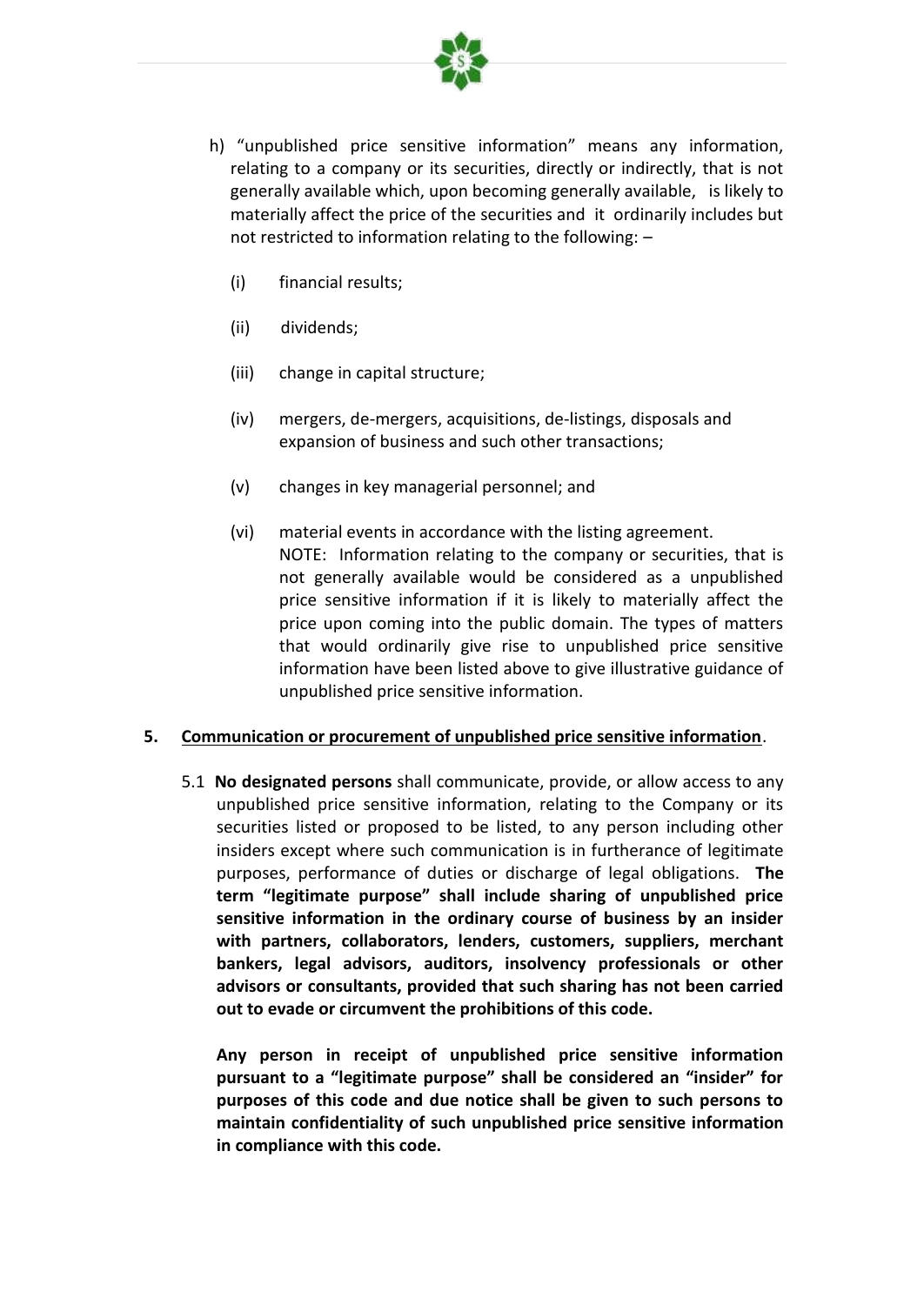

NOTE: This is intended to cast an obligation on all insiders who are essentially persons in possession of unpublished price sensitive information to handle such information with care and to deal with the information with them when transacting their business strictly on a needto-know basis.

- 5.2 No person shall procure from or cause the communication by any insider of unpublished price sensitive information, relating to the Company or securities listed or proposed to be listed, except in furtherance of legitimate purposes, performance of duties or discharge of legal obligations.
- 5.3 An unpublished price sensitive information may be communicated, provided, allowed access to or procured, in connection with a transaction that would:–
	- (i) entail an obligation to make an open offer under the takeover regulations where the board of directors of the Company is of informed opinion that the proposed transaction is in the best interests of the Company;
	- (ii) not attract the obligation to make an open offer under the takeover regulations but where the board of directors of the Company is of informed opinion that the proposed transaction is in the best interests of the company and the information that constitute unpublished price sensitive information is disseminated to be made generally available at least two trading days prior to the proposed transaction being effected in such form as the board of directors may determine.
- 5.4 For purposes of sub-clause (3) above, the board of directors shall require the parties to execute agreements to contract confidentiality and nondisclosure obligations on the part of such parties and such parties shall keep information so received confidential, except for the purpose of subregulation (3), and shall not otherwise trade in securities of the Company when in possession of unpublished price sensitive information.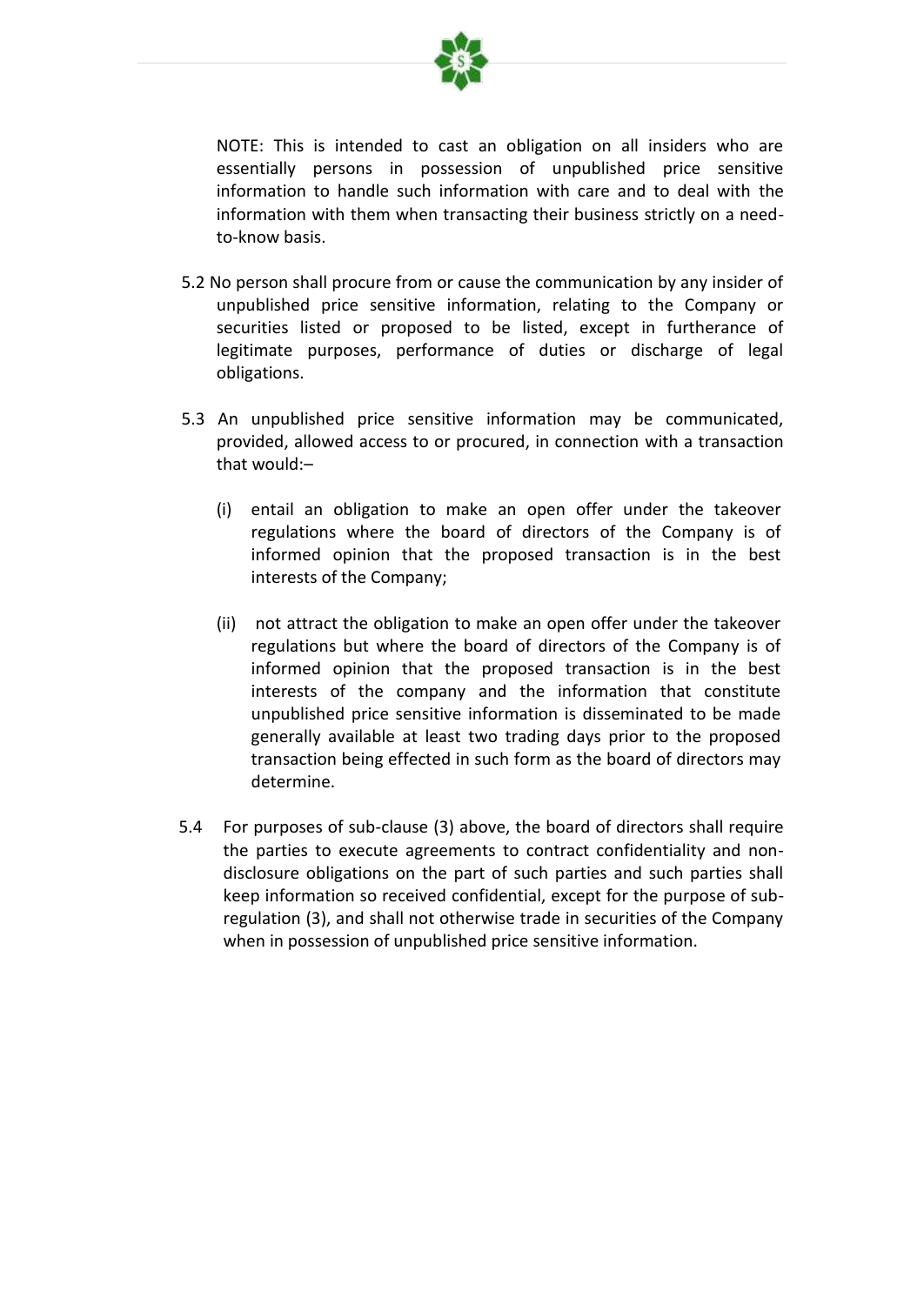

## **6. Trading when in possession of unpublished price sensitive information**

6.1 **No designated persons** shall trade in securities that are listed or proposed to be listed on a stock exchange when in possession of unpublished price sensitive information:

Provided that the insider may prove his innocence by demonstrating the circumstances including the following:

- (i) the transaction is an off-market inter-se transfer between promoters who were in possession of the same unpublished price sensitive information without being in breach of regulation 3 of SEBI Regulations and both parties had made a conscious and informed trade decision;
- (ii) in the case of non-individual insiders:  $-$ 
	- (a) the individuals who were in possession of such unpublished price sensitive information were different from the individuals taking trading decisions and such decision-making individuals were not in possession of such unpublished price sensitive information when they took the decision to trade; and
	- (b) appropriate and adequate arrangements were in place to ensure that SEBI Regulations are not violated and no unpublished price sensitive information was communicated by the individuals possessing the information to the individuals taking trading decisions and there is no evidence of such arrangements having been breached;
- (iii) the trades were pursuant to a trading plan set up in accordance with regulation 5 of SEBI (Prohibition of Insider Trading) Regulations, 2015.

NOTE: When a person who has traded in securities has been in possession of unpublished price sensitive information, his trades would be presumed to have been motivated by the knowledge and awareness of such information in his possession. The reasons for which he trades or the purposes to which he applies the proceeds of the transactions are not intended to be relevant for determining whether a person has violated the regulation. He traded when in possession of unpublished price sensitive information is what would need to be demonstrated at the outset to bring a charge. Once this is established, it would be open to the insider to prove his innocence by demonstrating the circumstances mentioned in the proviso, failing which he would have violated the prohibition.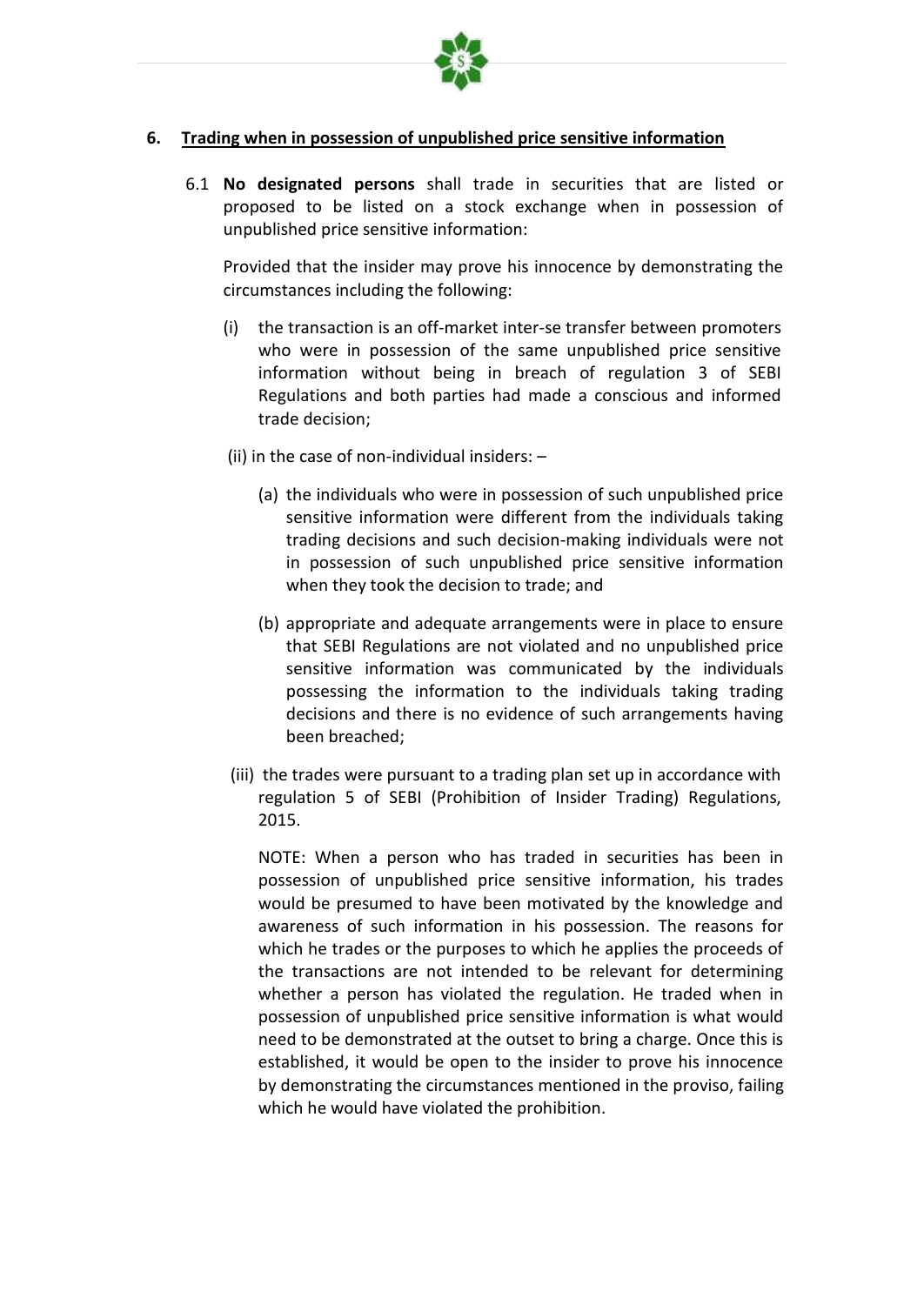

6.2 In the case of connected persons, the onus of establishing, that they were not in possession of unpublished price sensitive information, shall be on such connected persons.

## **7. Trading Plans**

- 7.1 **A designated person** shall be entitled to formulate a trading plan and present it to the compliance officer for approval and public disclosure pursuant to which trades may be carried out on his behalf in accordance with such plan
- 7.2 Such trading plan shall:
	- (i) not entail commencement of trading on behalf of the insider earlier than six months from the public disclosure of the plan;
	- (ii ) not entail trading for the period between the twentieth trading day prior to the last day of any financial period for which results are required to be announced by the issuer of the securities and the second trading day after the disclosure of such financial results;
	- (iii) entail trading for a period of not less than twelve months;
	- (iv) not entail overlap of any period for which another trading plan is already in existence; and
	- (v) set out either the value of trades to be effected or the number of securities to be traded along with the nature of the trade and the intervals at, or dates on which such trades shall be effected
	- (vi) not entail trading in securities for market abuse.
- 7.3 The compliance officer shall review the trading plan to assess whether the plan would have any potential for violation of SEBI Regulations and shall be entitled to seek such express undertakings as may be necessary to enable such assessment and to approve and monitor the implementation of the plan.
- 7.4 The trading plan once approved shall be irrevocable and the insider shall mandatorily have to implement the plan, without being entitled to either deviate from it or to execute any trade in the securities outside the scope of the trading plan. Provided that the implementation of the trading plan shall not be commenced if any unpublished price sensitive information in possession of the insider at the time of formulation of the plan has not become generally available at the time of the commencement of implementation and in such event the Compliance Officer shall confirm that the commencement ought to be deferred until such unpublished price sensitive information becomes generally available information so as to avoid a violation of sub-regulation (1) of regulation 4 of SEBI Regulations.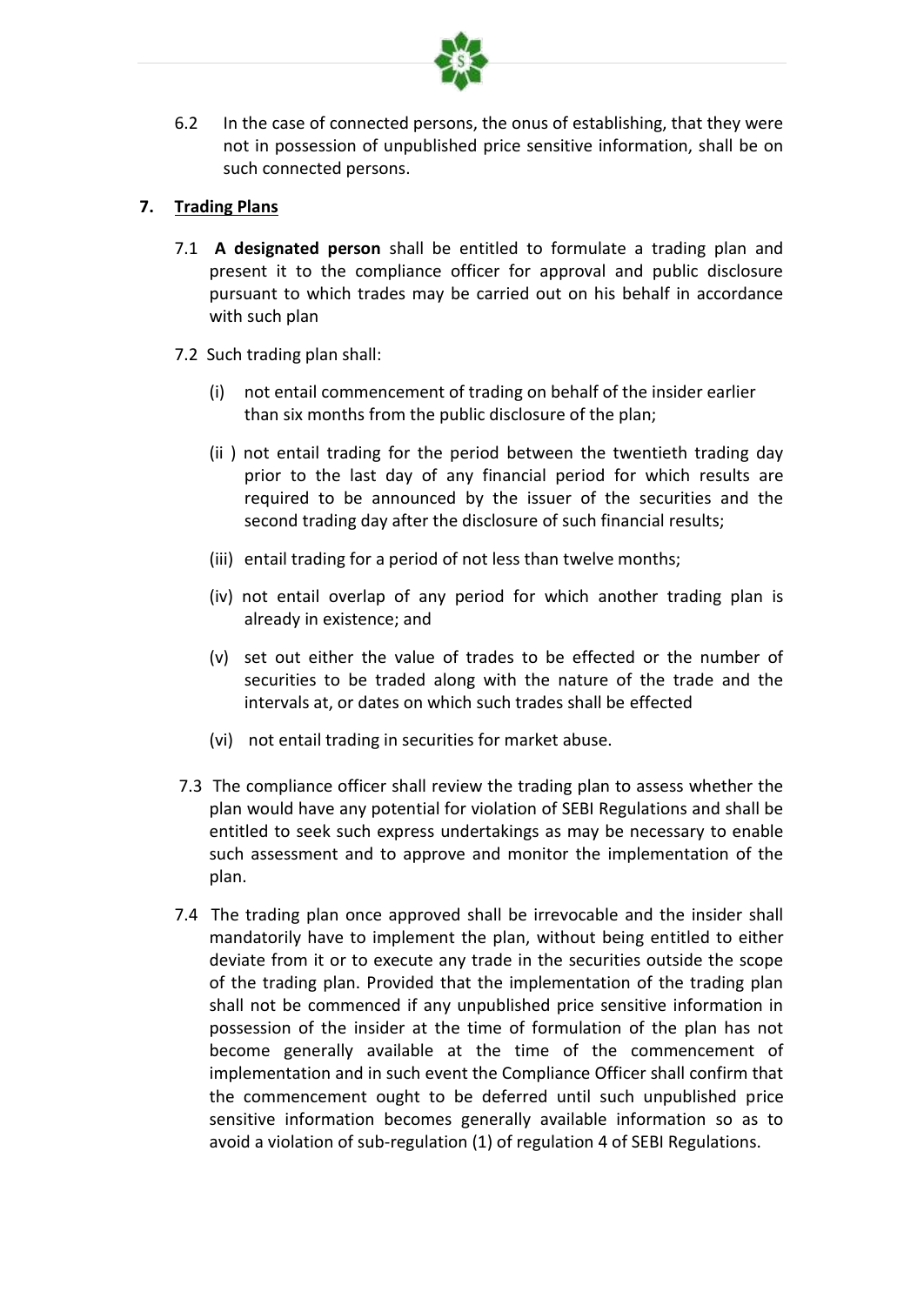

7.5 Upon approval of the trading plan, the compliance officer shall notify the plan to the stock exchanges on which the securities are listed.

### **8 Disclosures**

- 8.1 Every public disclosure shall be made in the prescribed form.
- 8.2 The disclosures to be made by any person under this clause shall include those relating to trading by such person's immediate relatives, and by any other person for whom such person takes trading decisions.
- 8.3 The disclosures of trading in securities shall also include trading in derivatives of securities and the traded value of the derivatives shall be taken into account for purposes of this Chapter: Provided that trading in derivatives of securities is permitted by any law for the time being in force.
- 8.4 The disclosures made under this clause shall be maintained by the Company, for a minimum period of five years, in such form as may be specified.

### **9. Disclosures by certain persons**

- 9.1 Initial Disclosures.
	- (a) Every promoter, key managerial person, director and designated employee of the Company shall disclose his holdings of securities of the Company as on the date of SEBI Regulations taking effect, to the Company within thirty days of SEBI Regulations taking effect.
	- (b) Every person on appointment as a key managerial person or a director of the Company or a designated employee or upon becoming a promoter shall disclose his holding of securities of the company as on the date of appointment or becoming a promoter, to the Company, within seven days of such appointment or becoming a promoter.
- 9.2 Continual Disclosures
	- (a) Every promoter, employee and director of the Company shall disclose to the Company the number of such securities acquired or disposed of within two trading days of such transaction if the value of the securities traded, whether in one transaction or a series of transactions over any calendar quarter, aggregates to a traded value in excess of Rs. 10,00,000 ("Prescribed Threshold").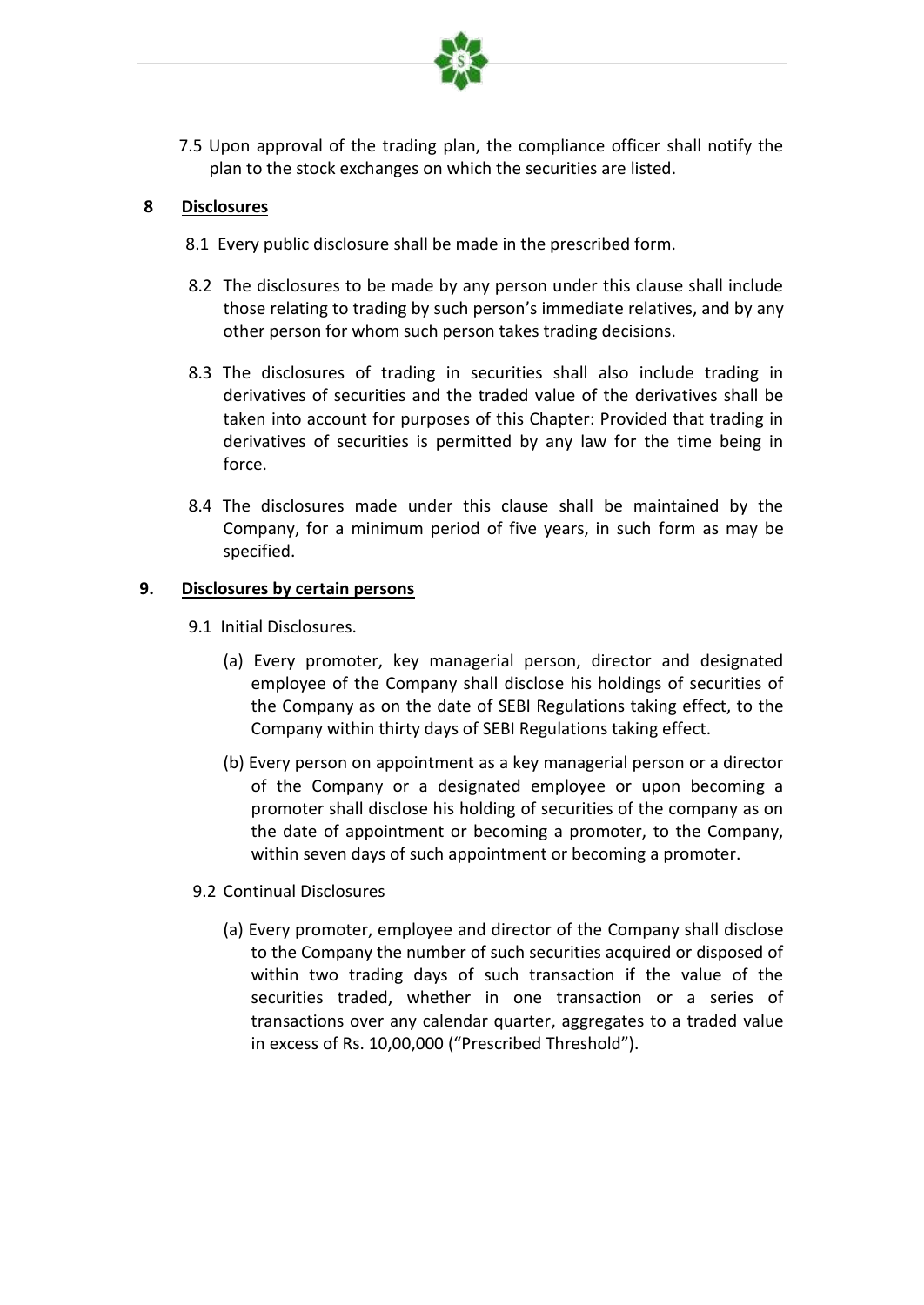

(b)The Company shall notify the particulars of such trading to the stock exchange on which the securities are listed within two trading days of receipt of the disclosure or from becoming aware of such information. Explanation. The disclosure of the incremental transactions under this sub-clause, shall be made when the transactions effected after the prior disclosure cross the threshold specified in clause (a) above.

### **Disclosures by other connected persons**

9.3 The Company may, at its discretion require from time to time any other connected person or class of connected persons to make disclosures of holdings and trading in securities of the company in such form and at such frequency as may be determined by the company in order to monitor compliance with SEBI Regulations.

#### **10. Trading Restrictions and Trading Window**

10.1 Trading Restrictions

All Designated employees and their immediate relatives shall be subject to trading restrictions as enumerated in this clause.

- 10.2 Trading window
- 10.2.1 The Company shall specify a trading period, to be called "Trading Window", for trading in the Company's securities. The trading window shall be closed during the time the information referred to in clause 10.2.3 remains un-published.
- 10.2.2 When the trading window is closed, the Designated Persons and their immediate relatives shall not trade in the Company's securities during such period.
- 10.2.3 The trading window shall be, inter alia, closed at the time of:
	- a) Declaration of Financial results (quarterly, half-yearly and annual)
		- b) Declaration of dividends (interim and final)
		- c) Issue of securities by way of public/ rights/bonus etc.
		- d) Any major expansion plans or execution of new projects
		- e) Amalgamation, mergers, takeovers and buy-back
		- f) Disposal of whole or substantially whole of the undertaking
		- g) Any changes in policies, plans or operations of the Company which is price sensitive.
- **10.2.4 The trading window shall be closed for the purpose of declaration of financial results from the end of every quarter till 48 hours after the declaration of the financial results by the board of directors in respect of the quarter concerned.**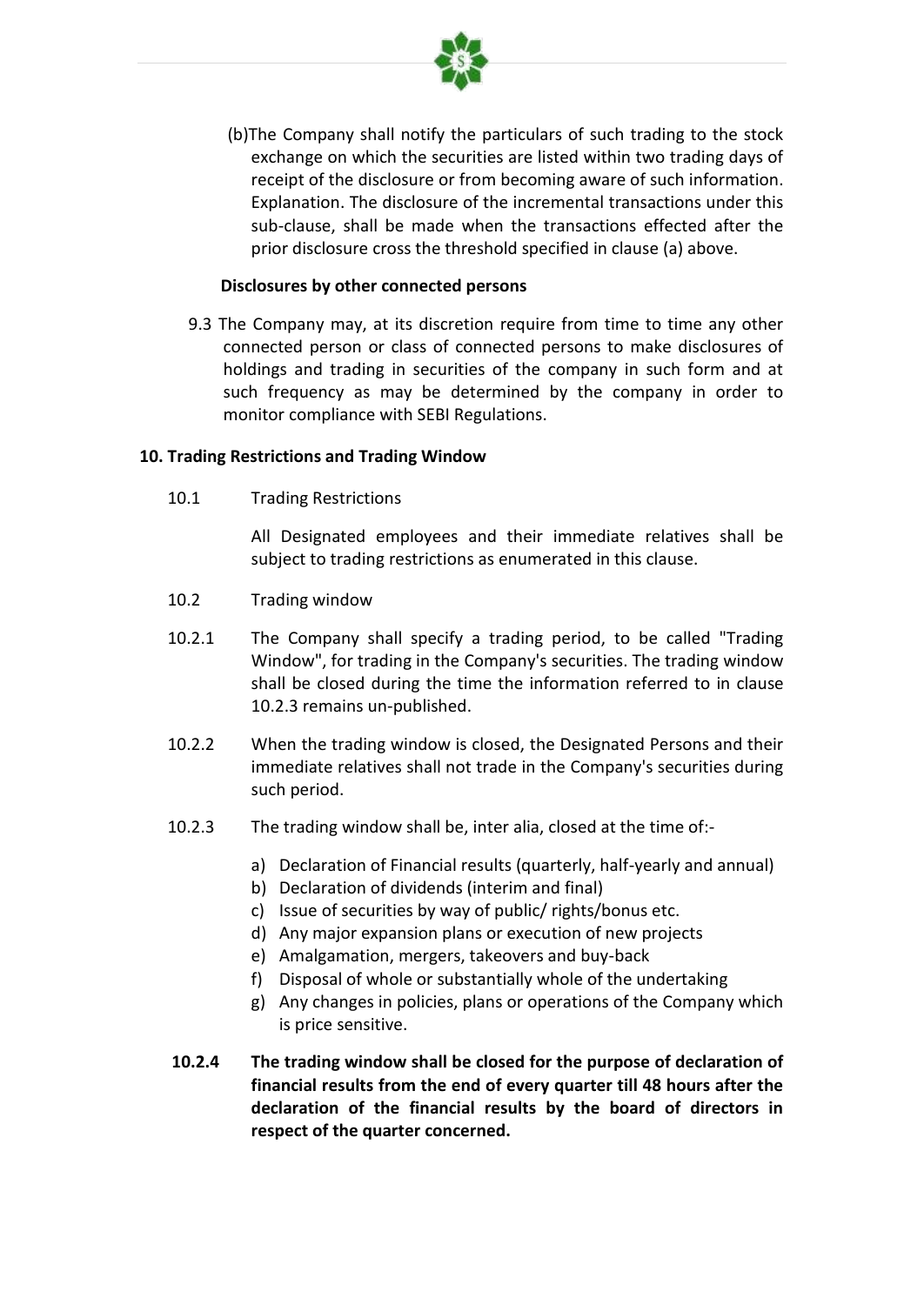

### **Other than financial results:**

**In respect of other price sensitive matters, the trading window will remain closed from the time the Stock Exchanges are informed of the Board Meeting to be held for considering the matters which are price sensitive till 48 hours of the completion of the board meeting.**

- 10.2.5 All Designated Persons shall conduct all their trading in the securities of the Company only during a valid trading window and shall not deal in any transaction involving the purchase or sale of the Company's securities during the periods when trading window is closed, as referred to in clause 10.2.3 or during any other period as may be specified by the Company from time to time.
- 10.3 Pre clearance of trades
- 10.3.1 All Designated Employees and their immediate relatives who intend to trade in the securities of the Company (above a minimum threshold limit of **Rs.10,00,000 (market value) or 1,000 shares, whichever is less,** whether in one transaction or a series of transactions over any calendar month) should pre-clear the transactions as per the pre-clearance procedure as described hereunder.
- 10.3.2 An application shall be made in the prescribed form to the Compliance officer indicating the estimated number of securities that Designated Persons and / or their immediate relatives intend to trade in, the details as to the depository with which the Designated Persons and their immediate relatives has a security account, the details as to the securities in such depository mode and such other details as may be required by any rule made by the Company in this behalf.
- 10.3.3 An undertaking shall be executed in favour of the Company by the concerned Designated Persons and / or their immediate relatives incorporating, inter alia, the following clauses, as may be applicable:
	- a) That the Designated Person and / or his immediate relatives does not have any access or has not received Unpublished Price Sensitive Information up to the time of signing the undertaking.
	- b) That in case the Designated Person and / or his immediate relatives has access to or receives Unpublished Price Sensitive Information after the signing of the undertaking but before the execution of the transaction he/she shall inform the Compliance officer of the change in his position and that he/she would completely refrain from trading in the securities of the Company till the time such information becomes public.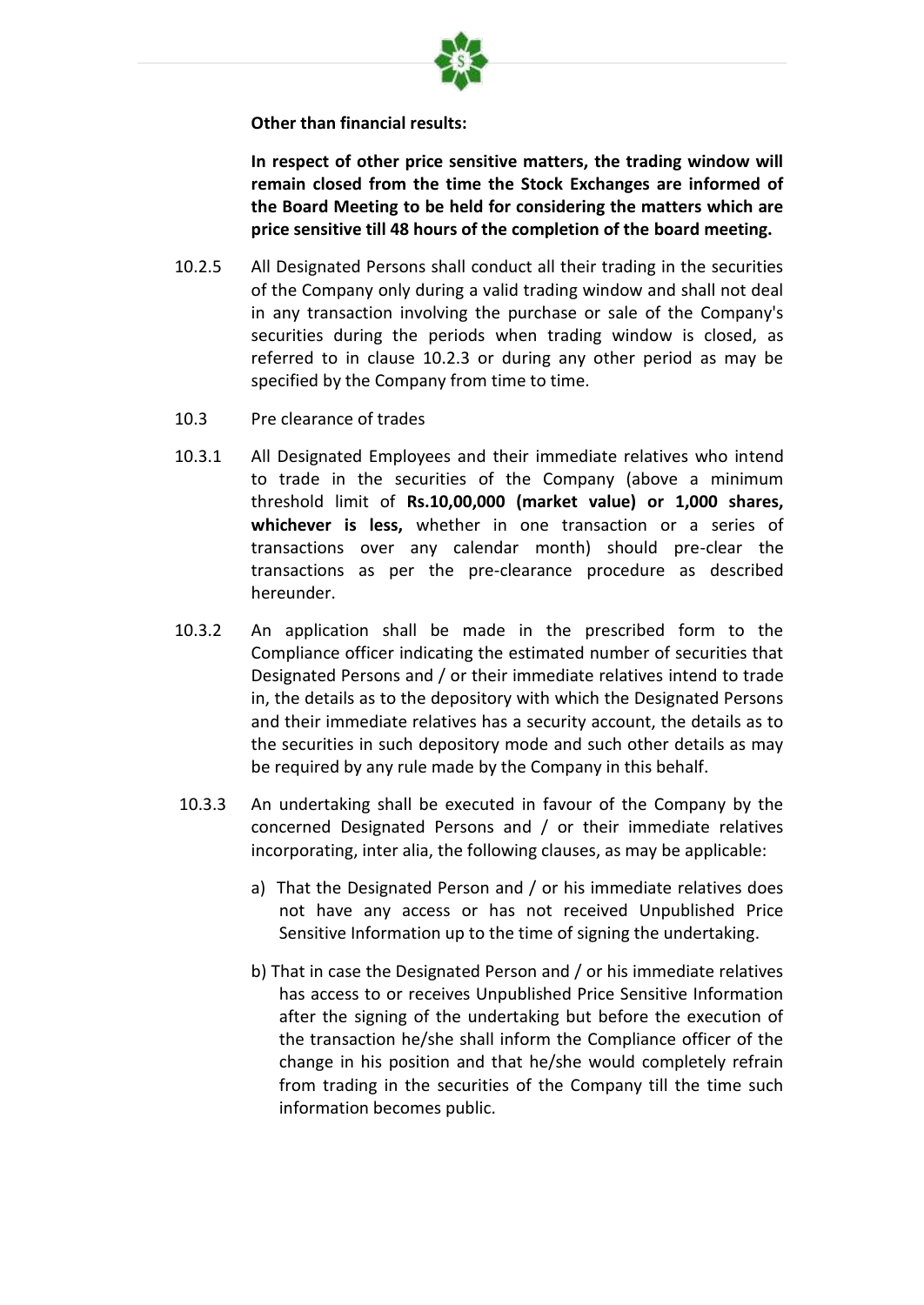

- c) That he/she has not contravened the code of conduct for prevention of insider trading as notified by the Company from time to time.
- d) That he/she has made a full and true disclosure in the matter.
- 10.3.4 No Designated Person or his immediate relatives shall apply for preclearance of any proposed trade if such Designated Persons and / or his immediate relatives is in possession of Unpublished Price Sensitive Information even if the trading window is not closed.
- 10.3.5 The concerned Designated Person shall intimate to the Compliance Officer in the prescribed form of the details of trades executed by him and / or his immediate relatives in the securities of the Company (above a minimum threshold limit of **Rs.10,00,000 (market value) or 1,000 shares, whichever is less,** whether in one transaction or a series of transactions over any calendar month) within two trading days of such execution.
- 10.3.6 The concerned Designated Person shall intimate to the Compliance Officer in the prescribed form, of his or his immediate relative(s)' decision of not trading in the securities of the Company after securing pre-clearance. Such intimation shall be given within two trading days after the expiry of seven trading days after the approval of preclearance is given.

### **11. Other restrictions**

- 11.1 All Designated Persons and their immediate relatives shall execute their order in respect of securities of the company within seven trading days after the approval of pre-clearance is given. If the order is not executed within seven trading days after the approval is given, the concerned Designated Person and / or his immediate relatives must again apply for pre-clearance of the transaction.
- 11.2 All Designated Persons and their immediate relatives who buy or sell any number of shares of the Company shall not execute a contra trade during the next six months following the prior transaction. Should a contra trade be executed, inadvertently or otherwise, in violation of such a restriction, the profits from such trade shall be liable to be disgorged for remittance to the SEBI for credit to the Investor Education and Protection Fund administered by SEBI under the SEBI Act.
- 11.3 In case the sale of securities is necessitated by personal emergency, the holding period may be waived by the Compliance Officer after recording in writing his/her reasons in this regard.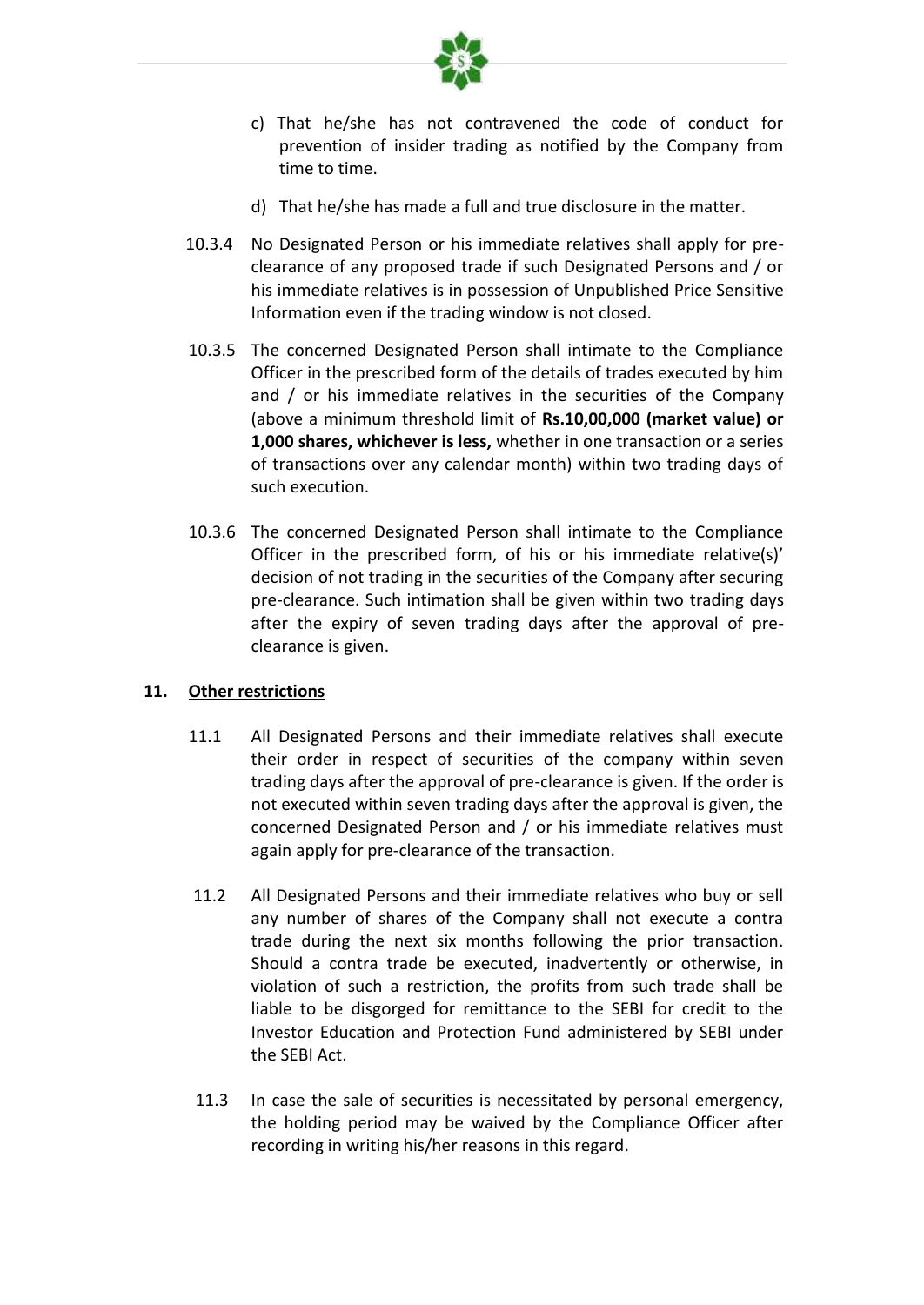

### **12. Chinese Wall**

- 12.1 To prevent the misuse of confidential information the Company shall adopt a "Chinese Wall" policy which separates those areas of the Company which routinely have access to confidential information, considered "inside areas" from those areas which deal with sales/marketing or other departments providing support services, considered "public areas".
- 12.2 The employees in the inside area shall not communicate any Price Sensitive Information to anyone in public area.
- 12.3 The employees in inside area may be physically segregated from employees in public area.
- 12.4 Demarcation of the various departments as inside area may be implemented by the Company.
- 12.5 In exceptional circumstances employees from the public areas may be brought "over the wall" and given confidential information strictly on the basis of "need to know" criteria, under intimation to the Compliance Officer.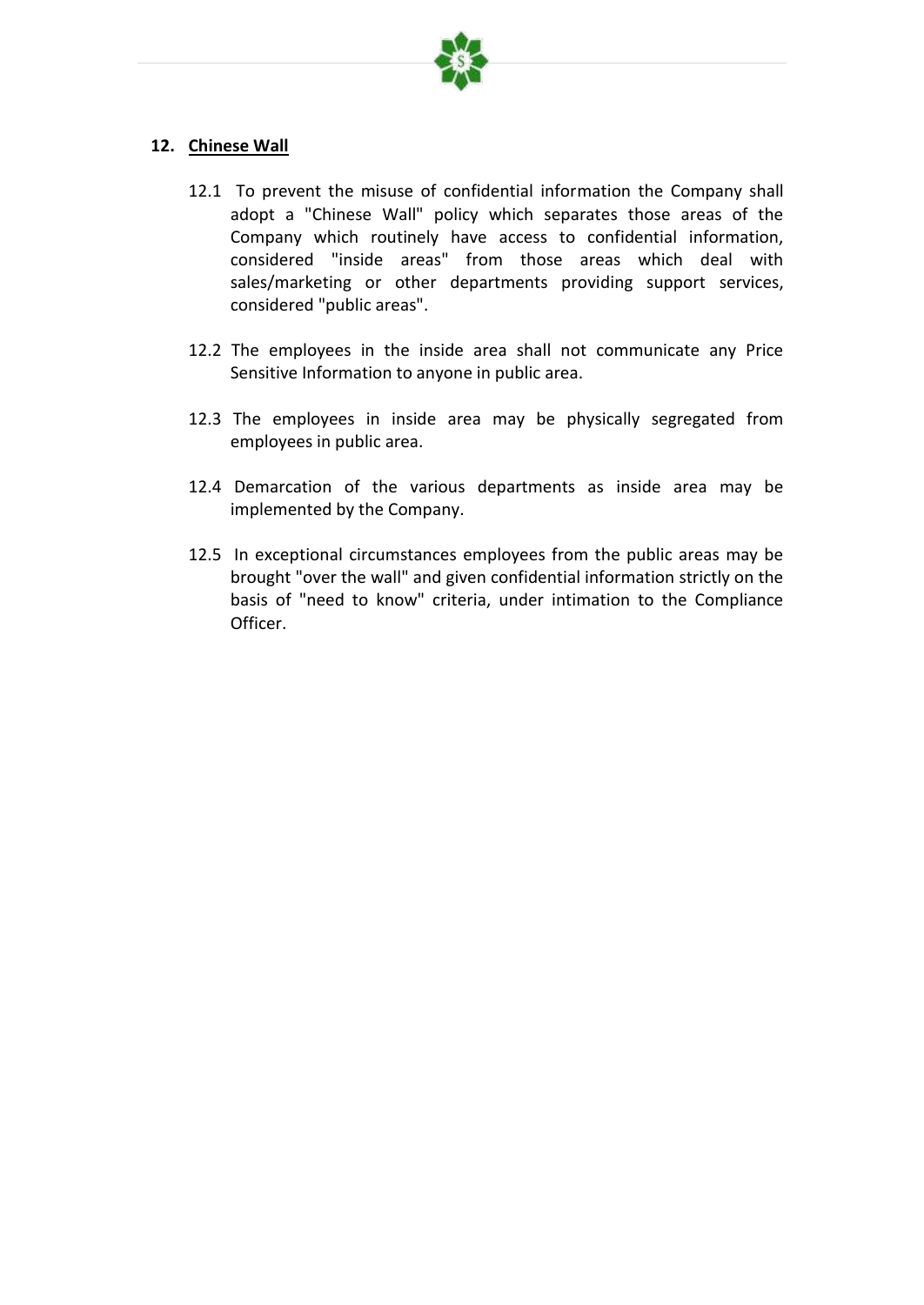

## **Format for Intimation Regarding Shareholding (Pursuant to Clauses 9.2 Code of Conduct)**

Date:

The Compliance Officer, Sagar Cements Limited Plot No.111, Road No.10 Jubilee Hills, Hyderabad – 500033 Telangana

Dear Sir,

**Sub**: Intimation regarding shareholding

**…**

I / We, the undersigned, hereby state that as on date I / my immediate relatives / we hold \_\_\_\_\_\_\_\_\_\_\_ equity shares of the Company, the details of which are given below:

| Name of the holder                       | $\bullet$                 |            |
|------------------------------------------|---------------------------|------------|
| Relationship with the employee           | ٠<br>$\ddot{\phantom{0}}$ |            |
| No. of shares held:                      | ٠<br>$\bullet$            |            |
|                                          |                           | (In words) |
|                                          |                           |            |
| Nature of Security - Equity Shares DP ID | $\sim$ :                  | Client ID  |
| DP Name                                  | ٠<br>٠                    |            |

Kindly take the above information on record.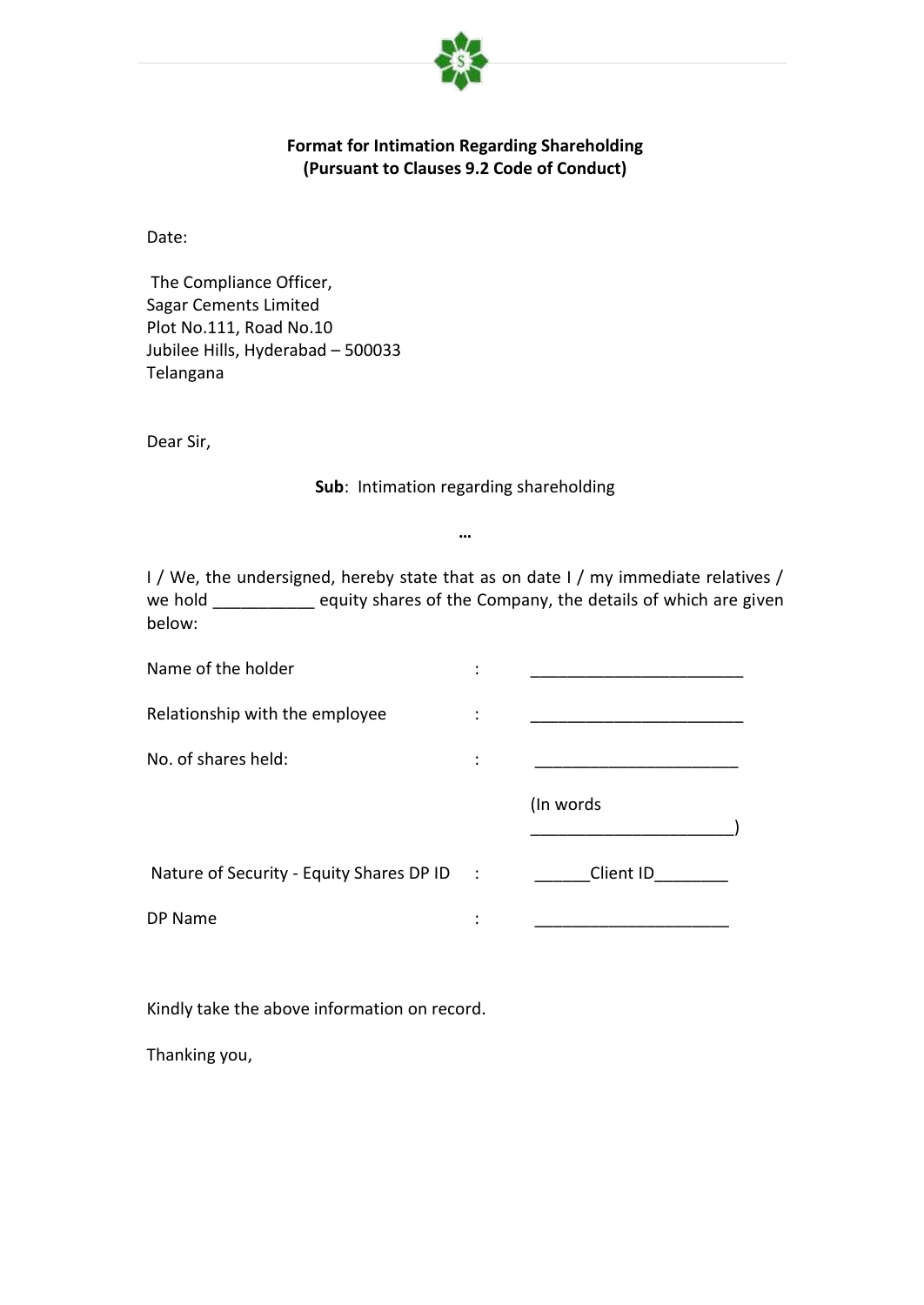

# **Form for Reporting of Trades Executed In Excess of the Prescribed Threshold (Pursuant to Clause 9.2 (a) of Code of Conduct)**

Date:

The Compliance Officer, Sagar Cements Limited Plot No.111, Road No.10 Jubilee Hills, Hyderabad – 500033 Telangana

Dear Sir,

**Sub:** Form for Reporting of Trades Executed In Excess of the Prescribed Threshold

I / We, the undersigned, hereby state that I / my immediate relative(s) / we have sold / purchased shares of the Company in excess of the value of Rs. 1,000,000 during the quarter from 1st \_\_\_\_\_\_\_\_\_\_\_\_\_\_\_to \_\_\_\_\_\_\_\_\_\_\_\_\_, 20\_\_\_\_\_\_, details of which are given below:

Name of Seller / Purchaser

Relationship with the employee

No. of Shares Sold / Purchased

Date of Trade Sale / Purchase

Price (Rs.) Sale / Purchase Value (Rs.)

DP ID & Client ID DP Name

Kindly take the above information on record.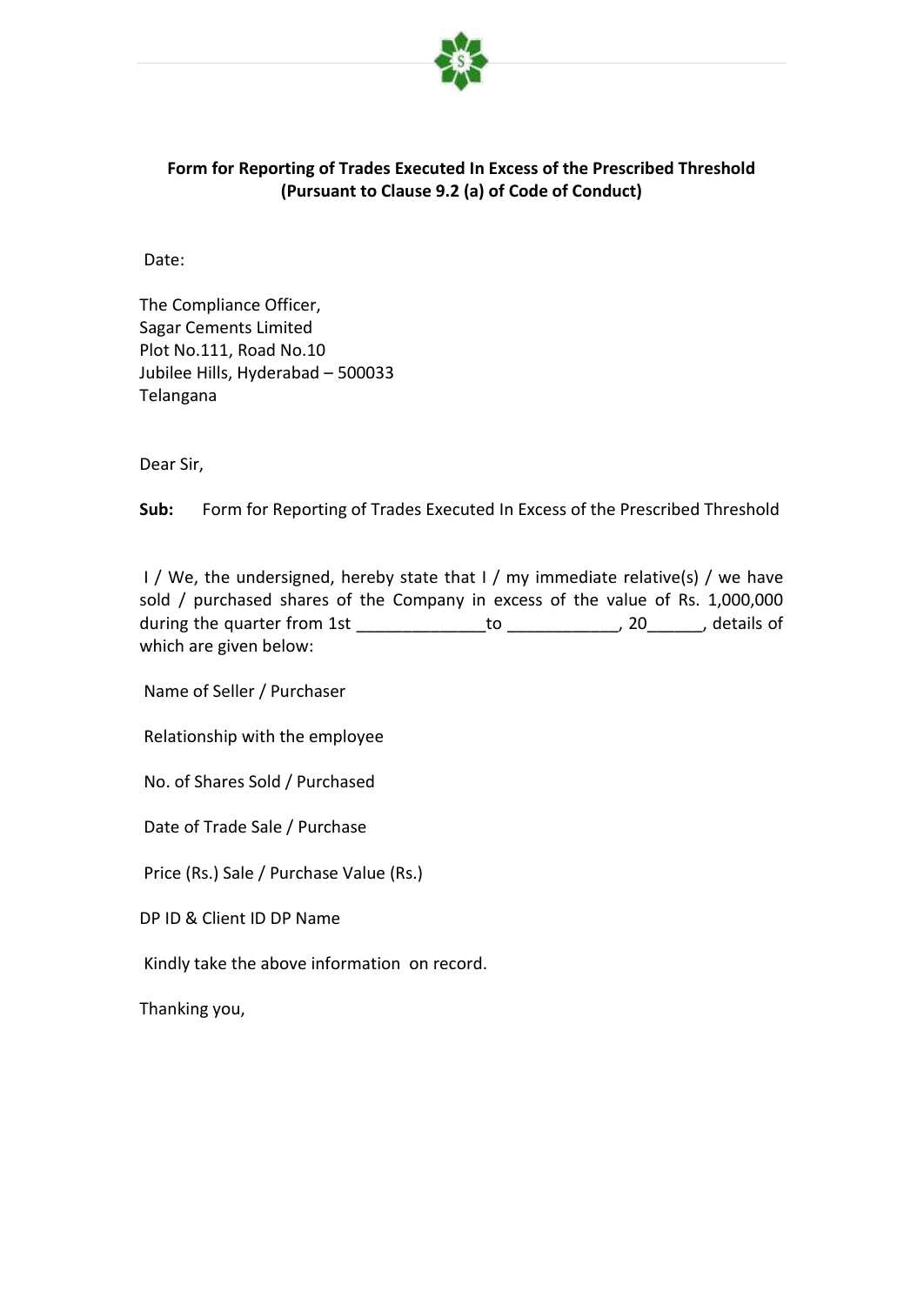

## Pre-Clearance Form (Pursuant to Clauses 10.3.1 & 10.3.2)

Date:

The Compliance Officer, Sagar Cements Limited Plot No.111, Road No.10 Jubilee Hills, Hyderabad – 500033 Telangana

Dear Sir

I / we, the undersigned, hereby state that I / my immediate relative(s) intend to sell / purchase shares of the Company within 7 trading days of pre-clearance.

The details are: Name –

Relationship with the employee

No. of shares held ….. (In words  $\qquad \qquad$ )

Nature of Security - Equity Shares

I, the undersigned, hereby declare / undertake –

- a) That I / my immediate relative(s) do not have any access or have not received "Price Sensitive Information" up to the time of signing this declaration.
- b) That in case I / my immediate relative(s) have access to or receive "Price Sensitive Information" after the signing of the undertaking but before the execution of the transaction, I shall inform the Compliance officer of the change in my position and that  $1 /$  my immediate relative(s) would completely refrain from trading in the securities of the Company till the time such information becomes public.
- c) That I / my immediate relative(s) have not contravened the Code of Conduct for Prevention of Insider Trading as notified by the Company from time to time.
- d) That I have made a full and true disclosure in the matter.

Kindly grant your permission for the intended dealing in shares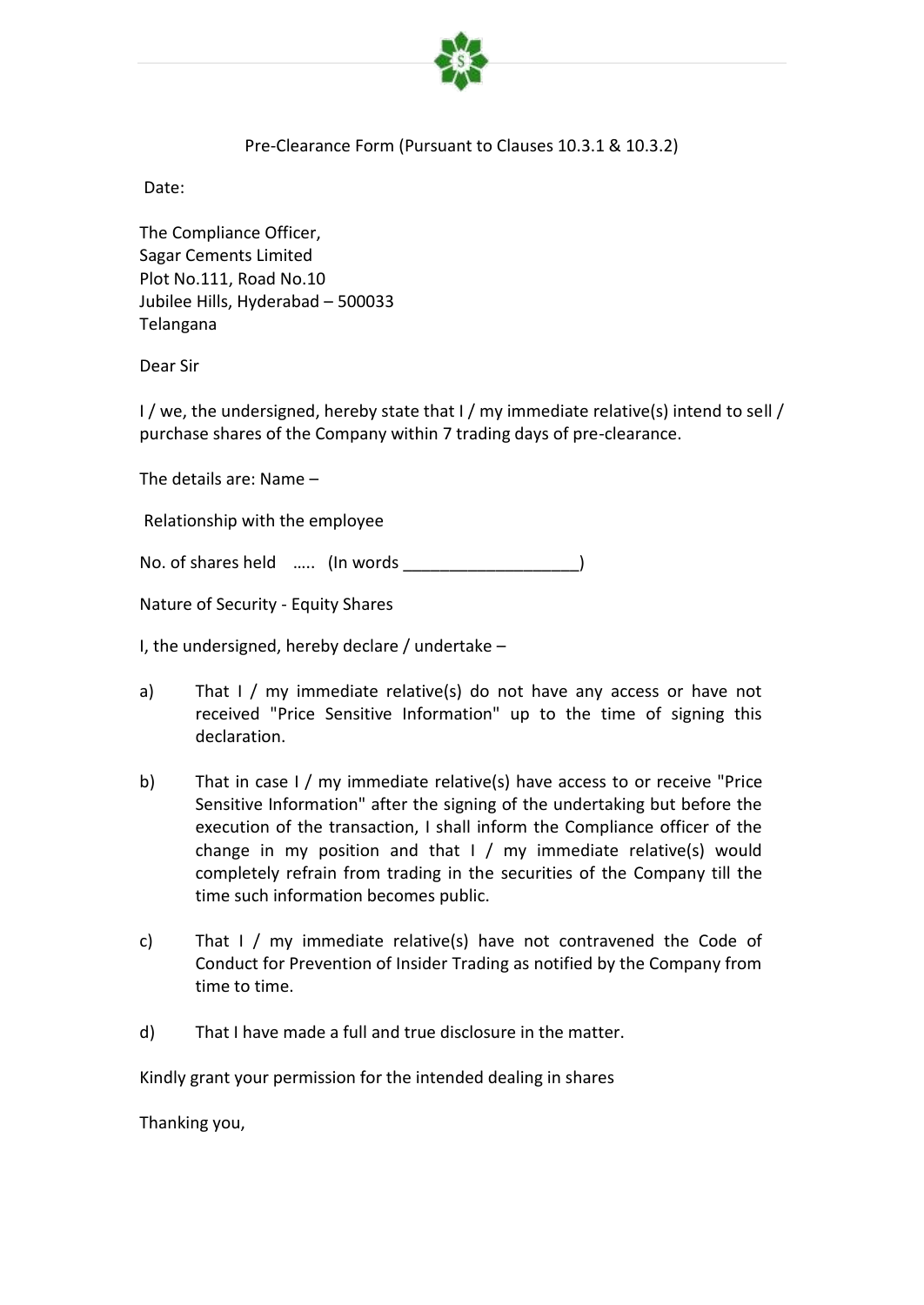

# **Form for Reporting of Trades Executed (Pursuant to Clauses 10.3.5)**

Date:

The Compliance Officer, Sagar Cements Limited Plot No.111, Road No.10 Jubilee Hills, Hyderabad – 500033 Telangana

Sir,

**Sub:** Intimation of Execution of Trades in securities of the Company.

**…**

I / we, the undersigned, hereby state that I / my immediate relative(s) have sold / purchased shares of the Company, details of which are given below:

| Name of Seller / Purchaser         |                                                                                            |
|------------------------------------|--------------------------------------------------------------------------------------------|
| Relationship with the employee     |                                                                                            |
|                                    |                                                                                            |
| Nature of Security - Equity Shares | $\mathbf{C} = \mathbf{C} \times \mathbf{C}$ . The contract of the contract of $\mathbf{C}$ |
| Date of Trade                      |                                                                                            |
| Sale / Purchase Price (Rs.)        | $\ddot{\phantom{a}}$ . The contract of $\ddot{\phantom{a}}$                                |
| Sale / Purchase Value (Rs.)        |                                                                                            |
| DP ID                              |                                                                                            |
| Client ID                          |                                                                                            |
| DP Name                            |                                                                                            |
|                                    |                                                                                            |

Kindly take the above information on record.